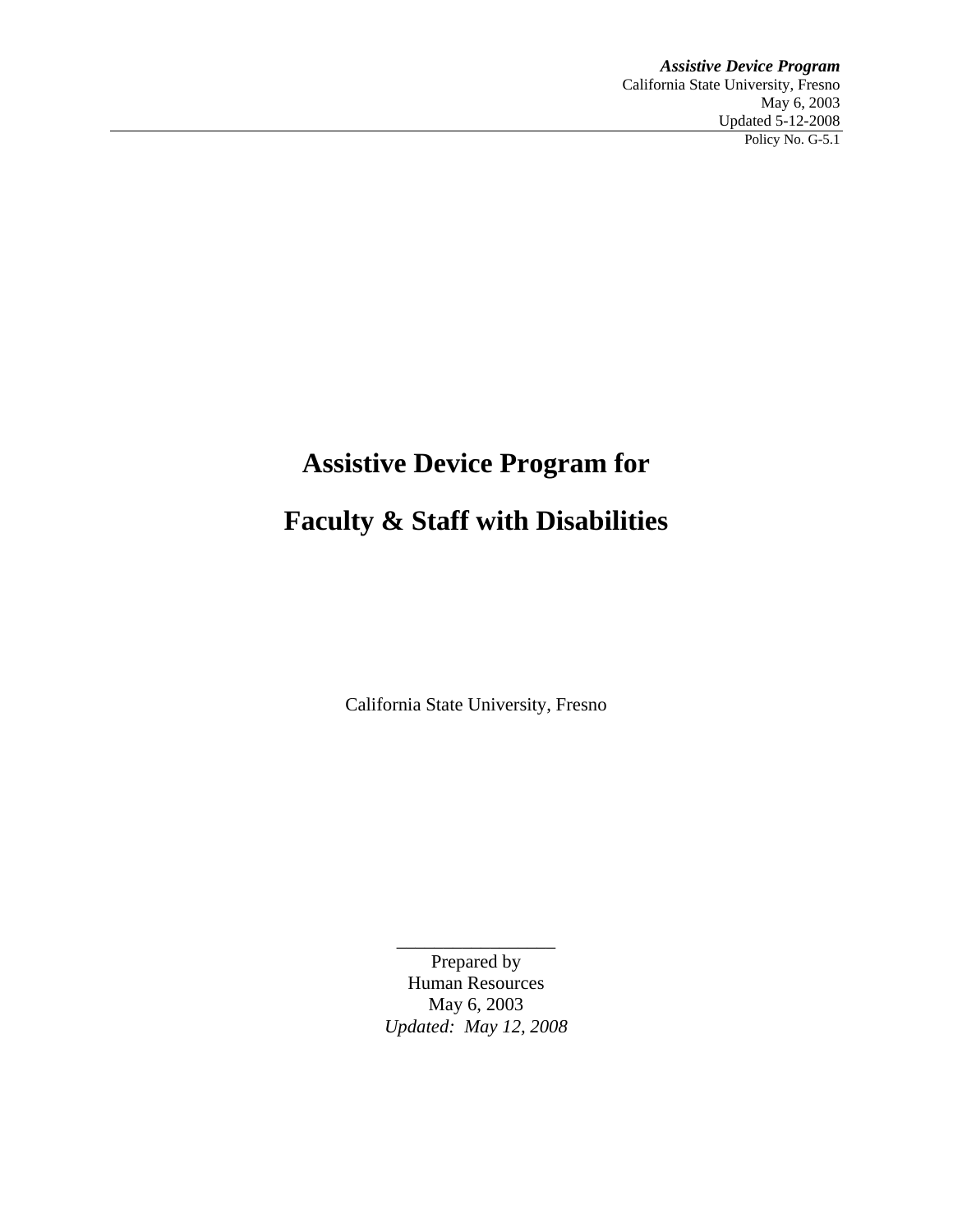*Assistive Device Program*  California State University, Fresno May 6, 2003 Updated May 12, 2008 Policy No. G-5.2

## **Assistive Device Program for Faculty & Staff with Disabilities**

Campus Administration annually allocates funds to assist faculty and staff with permanent disabilities perform the essential functions of their jobs. Applications for funds are normally submitted to the campus Assistive Device Program Coordinator each spring prior to the end of the semester for the following academic year and/or prior to the beginning of the semester for which Assistive Devices funds are being requested. Should need arise during the academic year, applications will be accepted and reviewed on a case by case basis. The following conditions and criteria will be followed when the Assistive Device Program review committee of the President's Committee on Disabilities evaluates applications to the Assistive Device/Assistance Program.

#### **Purpose and Use of Program Funds**

- 1. Assistive devices and/or adaptive equipment purchased with program funds should be used to facilitate the performance of job-related activities. Assistive device funding is different from ergonomic funding as the former is remedial and the latter is preventative.
- 2. Funding through this program is available only for current temporary and permanent employees (excluding student employees).
- 3. Program funds will be provided to purchase equipment or devices for the job-related essential functions of employees.
- 4. The Program provides funding for adaptive computer components and software, e.g., enlarged monitors, software for access, scanners in some situations, voice activated input systems. Funding from the program can in limited situations be used to purchase computer hardware, which, although not strictly adaptive in nature, may be needed to support the software and adaptive computer components need by individuals with disabilities to do the essential functions of their jobs.
- 5. Funding for auxiliary assistance will be provided for a maximum of 48 weeks per year for a 12-month employee and 34 weeks per year for an academic-year employee. Funding for temporary employees will be provided based on the length of their temporary appointment. Employees on partial leaves of absence will have their requests considered with regard to their assigned work schedule.

#### **Exclusions**

1. Medical or mechanical engineering evaluations to determine appropriate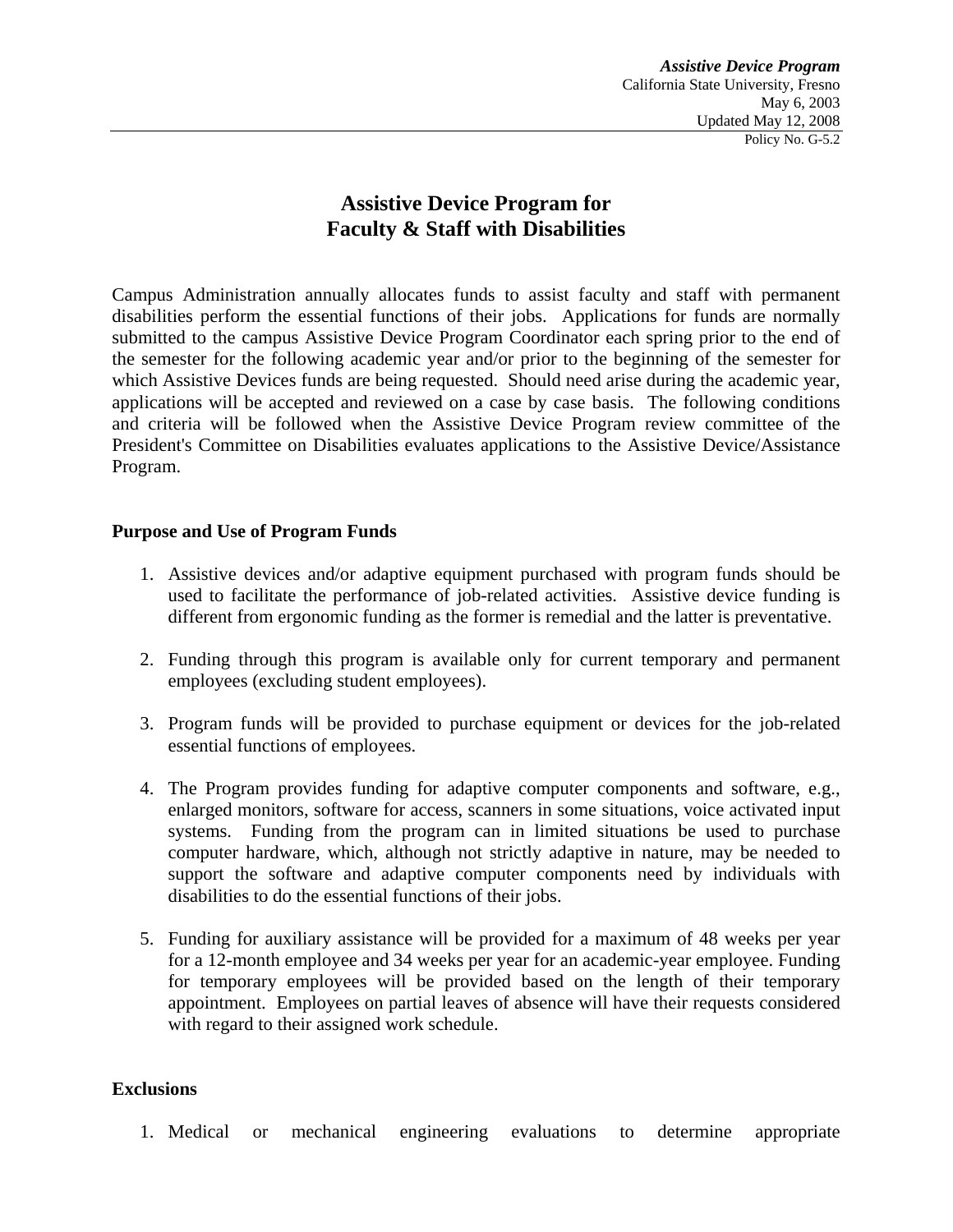accommodations for employees with disabilities.

- 2. Standard office equipment such as chairs, desks and office machinery. (See Purpose and Use of Program Funds, #1).
- 3. The purchase of any item costing \$100 or less.

#### **Property/Ownership of Equipment**

- 1. Assistive software and equipment acquired through these funds and purchased for the primary use of a specific employee will remain the property of California State University, Fresno. All equipment, including software manuals, diskettes, and CD-ROM disks are to be returned to Human Resources when the employee no longer has a need to use said equipment. This may be at the time of separation from employment from California State University, Fresno and/or retirement from the university. The employee is responsible for this equipment at all times while it is in his or her possession. It is the employee's responsibility to return the equipment to Human Resources in Joyal, room 148.
- 2. In the event that an employee is promoted, transferred or assumes new job assignments or responsibilities at California State University, Fresno, the equipment purchased on behalf of that employee may continue to be used by that employee as long as a need for the equipment remains.

#### **Request Procedures**

- 1. Requests for funding should be submitted by the specified deadline for each academic year. Requests received after the deadline will be reviewed on a case by case basis.
- 2. All requests for program funding must be forwarded to the campus Assistive Device Program Coordinator. Applications will be reviewed by a sub-committee of the President's Committee on Disabilities (PCD). Funding recommendations will be forwarded to the Director of Human Resources for final approval and allocation.

#### **Request Criteria**

- 1. For new applicants, verification of disability is required for individuals with visible and non-visible disabilities. Verification may be provided through a statement from a physician, a health-care practitioner, or a rehabilitation professional documenting the need for accommodation. The university, not the physician, will make the decision as to how to accommodate special needs.
- 2. All requests for auxiliary assistance must specify the hourly rate, number of hours per week and number of weeks per year (as specified above in Purpose and Use of Program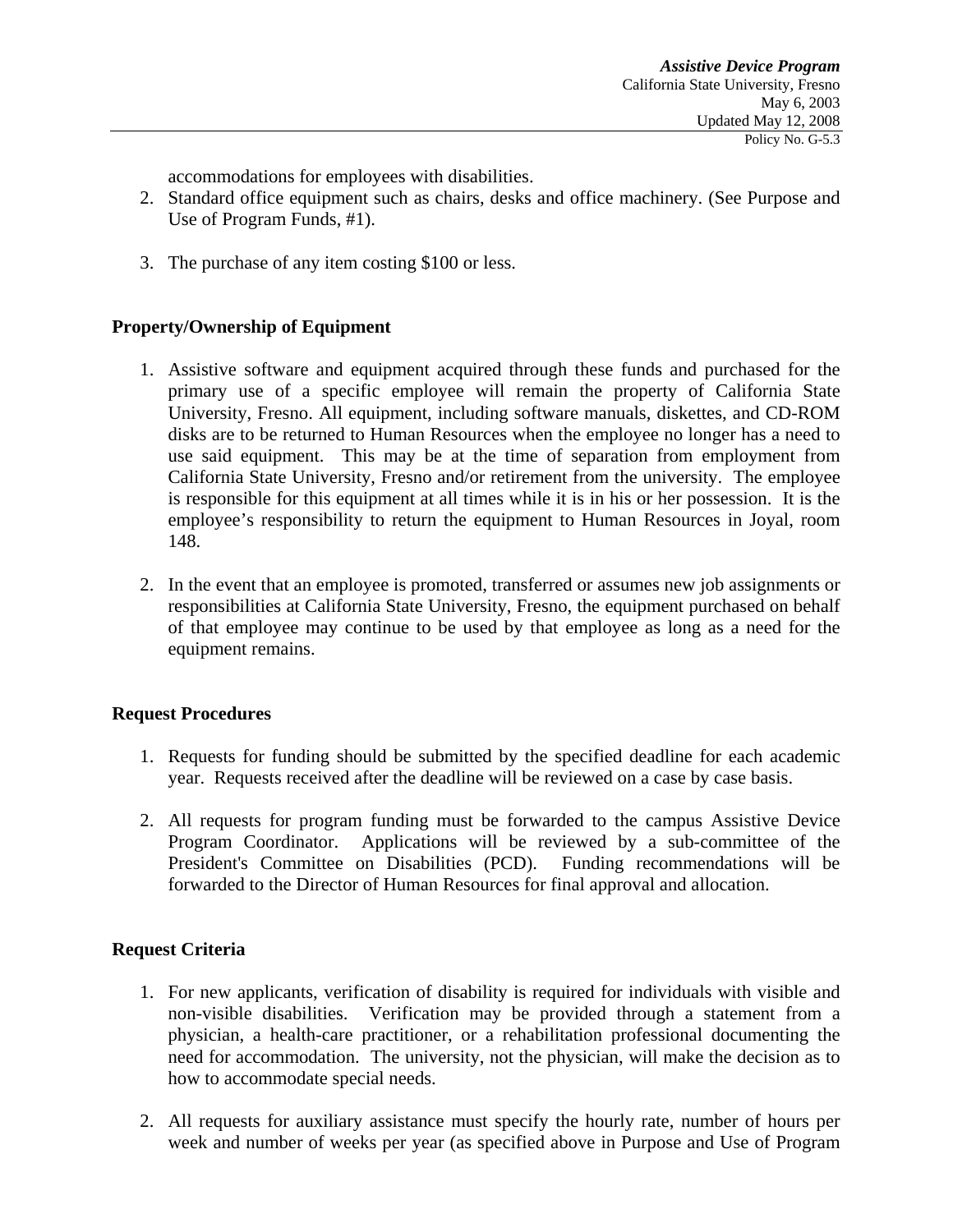Funds, #5).

- 3. All recipients of Assistive Device Program funds are required to document the actual amount they utilized during the academic year. Documentation is to be submitted at the end of each semester. All unused funds are to be returned by the employee's department to the Assistive Devices program at the end of the academic year.
- 4. Temporary faculty or staff applicants are to notify the Assistive Devices Program as soon as possible should their teaching or work schedule be decreased or increased. An additional or amended request for funds may be required in order to secure sufficient funds for assistance.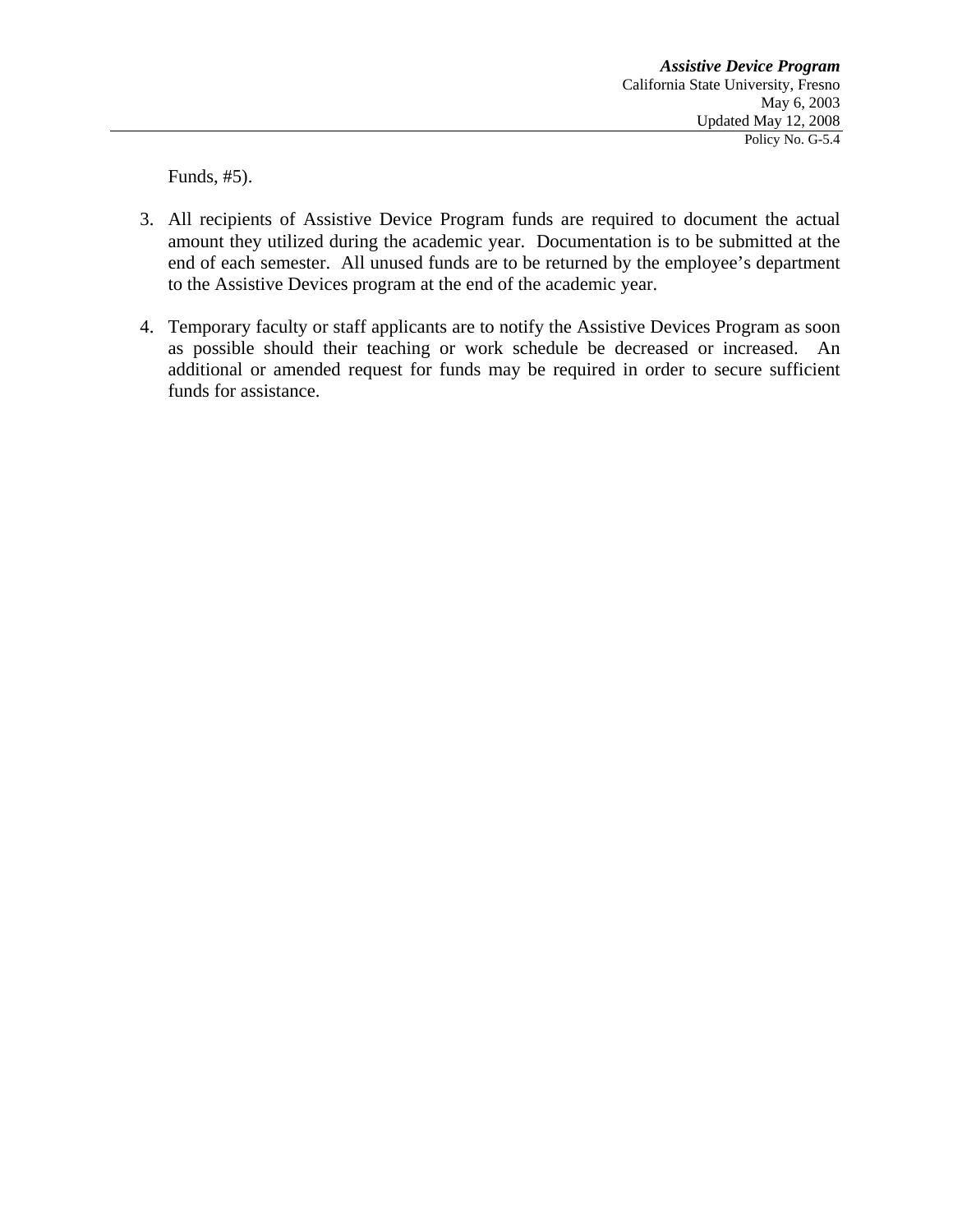# **Assistive Device / Auxiliary Assistance**

## **Application For Funding**

|                                                                                         | 1. Funds requested for which semester(s) and year: _____________________________                                                                  |  |  |  |  |  |
|-----------------------------------------------------------------------------------------|---------------------------------------------------------------------------------------------------------------------------------------------------|--|--|--|--|--|
|                                                                                         |                                                                                                                                                   |  |  |  |  |  |
|                                                                                         |                                                                                                                                                   |  |  |  |  |  |
|                                                                                         |                                                                                                                                                   |  |  |  |  |  |
|                                                                                         |                                                                                                                                                   |  |  |  |  |  |
|                                                                                         | 6. Department Contact Name: 1986. The Contract Order of Name: 1986. Department Contact Name: 1986.                                                |  |  |  |  |  |
|                                                                                         |                                                                                                                                                   |  |  |  |  |  |
|                                                                                         | 8. Status of Position:<br>$\Box$ Staff<br>$\Box$ Faculty $\Box$ MPP                                                                               |  |  |  |  |  |
|                                                                                         |                                                                                                                                                   |  |  |  |  |  |
|                                                                                         | 9. Disability Condition(s): (Physician diagnosis must be attached) _________________________________                                              |  |  |  |  |  |
|                                                                                         | ,我们也不会有什么。""我们的人,我们也不会有什么?""我们的人,我们也不会有什么?""我们的人,我们也不会有什么?""我们的人,我们也不会有什么?""我们的人<br>10. Is disabling condition permanent? $\Box$ Yes<br>$\Box$ No |  |  |  |  |  |
| 11. Indicate which essential job function(s) is compromised by your condition. Attach a |                                                                                                                                                   |  |  |  |  |  |
|                                                                                         |                                                                                                                                                   |  |  |  |  |  |
|                                                                                         |                                                                                                                                                   |  |  |  |  |  |
|                                                                                         |                                                                                                                                                   |  |  |  |  |  |
|                                                                                         |                                                                                                                                                   |  |  |  |  |  |
|                                                                                         |                                                                                                                                                   |  |  |  |  |  |